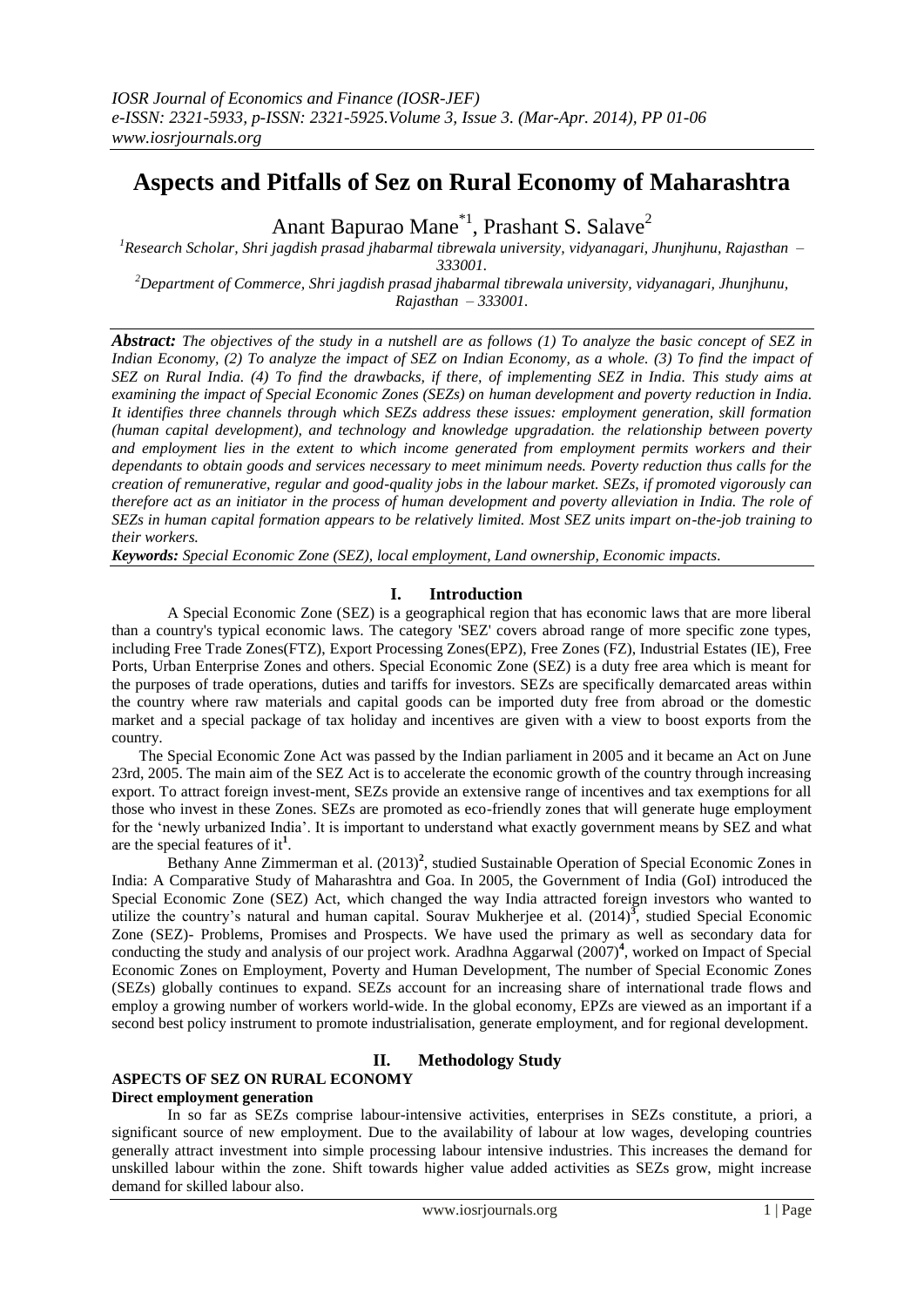#### **Indirect employment generation**

The indirect effect is manifested as ancillary employment opportunities generated in sectors of the economy affected by the operations of the SEZ. These include, transport, communication, automobile, civil aviation, shipping, tourism, hospitality, packaging, banking, and insurance. Employment opportunities are, thus generated for both unskilled and skilled labour.

## **Employment for Women**

Evidence suggests that women's share to total employment in SEZs is substantially higher than both the economy as a whole as well as the manufacturing sector outside the SEZs<sup>5</sup>. Women workers are considered more disciplined and hard working. It is found that employers prefer female workers to male workers in the belief that manual dexterity, greater discipline and patience make women more suitable for the unskilled and semi-skilled activities carried out in the zones.

#### **Technology Upgrading Effects**

SEZs attract export-oriented FDI and promote other forms of collaboration between local firms and MNCs. For instance, SEZs facilitate the insertion of domestic SMEs (small and medium enterprises) into global value chains by offering them an enabling investment climate<sup>6</sup>. Global standards, low-cost competition, and advances in technology raise challenges for the SEZ units competing in global value chains. This stimulates learning and innovation which are crucial aspects of human development.



**Figure 1: Linkages between SEZs and human development.**

Living conditions: Improvement in living conditions of labour is an important aspect of human development and poverty reduction. It is likely that firms take measures that 12 are directly targeted at improving living conditions of labour to improve their productivity. The main areas of firm intervention concern transport facilities, housing, health and education of children of labourers**<sup>7</sup>** .

# **III. Results And Discussion**

For analysing the impact of SEZs on employment, human development and poverty, collected data by means of two primary surveys: one for the entrepreneurs in the zones and the other of labour employed in the zones through appropriately structured questionnaires.

|                               | <b>Male</b> | Female | <b>Total</b> |  |
|-------------------------------|-------------|--------|--------------|--|
| administrative<br>Managerial/ | 29          | 13     | 42           |  |
| (No.)                         |             |        |              |  |
| Per cent of total             | 18.3        | 18.5   | 18.4         |  |
| Skilled labour                | 19          |        | 24           |  |
| Per cent of total             | 12.0        | 7.1    | 10.5         |  |
| Semi skilled                  | 51          | 34     | 85           |  |
| Unskilled                     | 60          | 18     | 77           |  |
| Per cent of total             | 69.6        | 72.2   | 71.0         |  |
| Total                         | 159         | 70     | 229          |  |
|                               |             |        |              |  |

**Table 1: Distribution of workers by the nature of economic activity.**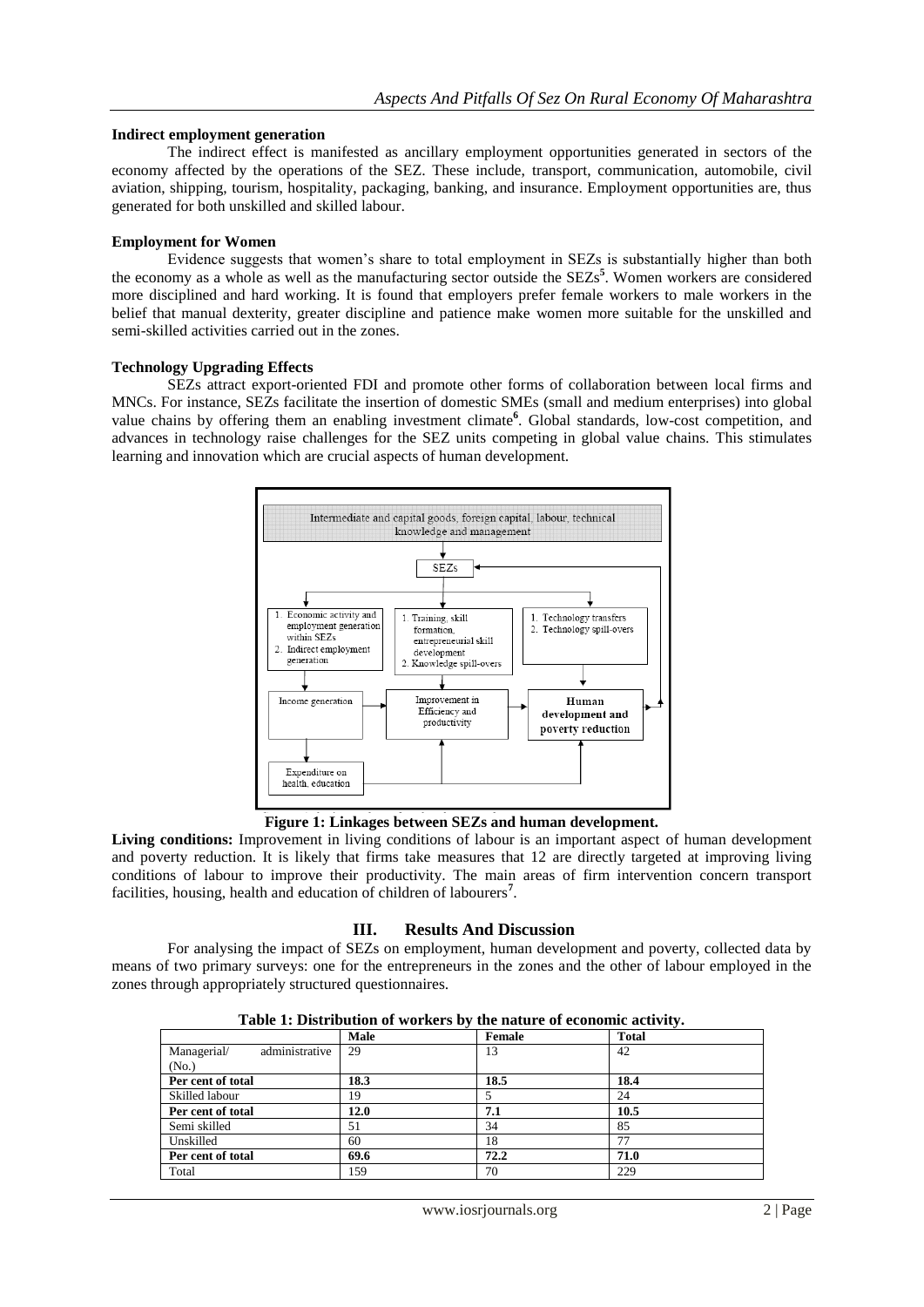Despite an impressive increase in employment in SEZs, their share in manufacturing employment remains modest, as of now **(Table 1).** Since their establishment in 1966 and until 1998 Indian SEZs contributed less than 1 per cent of total manufacturing employment. Since 1999, their share in total manufacturing sector has been slightly above 1 per cent. One may therefore argue that employment creation in SEZs relative to the rest of the economy is marginal in India**<sup>8</sup>** .

| Year      | <b>Employment</b> (No.) | <b>Share in manufacturing</b><br>employment (per cent) |
|-----------|-------------------------|--------------------------------------------------------|
| 1966      | 70                      |                                                        |
| 1973      | 300                     | 0.01                                                   |
| 1980      | 6000                    | 0.09                                                   |
| 1990      | 35205                   | 0.48                                                   |
| 1998      | 77795                   | 0.91                                                   |
| 1999      | 84545                   | 1.04                                                   |
| 2000      | 81371                   | 1.03                                                   |
| 2001      | 95041                   | 1.23                                                   |
| 2005      | 1,00,650                | 1.05                                                   |
| Nov. 2006 | 1,780,00                | NA                                                     |

**Table 2:** Total SEZ employment and share in the manufacturing sector employment in India in selected years between 1966 and 2006.

*Sources: Ministry of Commerce, Government of India; Annual Survey of Industries, various issues.*

## **Impact on local employment**

Generation of jobs for the region's population, both direct and indirect employment, is seen as one of the major spillover effects of establishing SEZs in the developing and transition economies. Quantitatively, generation of direct jobs in SEZs in India is on the rise post-SEZ Act, 2005. The structure of employment generation also reveals that an appreciable number of job opportunities in SEZs have been realized for the female population<sup>9</sup>.

According to the *Economic Survey, 2010–11*, out of the total employment of 6,44,073 persons in SEZs, an incremental employment of 5,09,369 persons was generated after February 2006 when the SEZ Act came into force. The survey further states that *(i)* at least double this number obtains indirect employment outside the SEZs as a result of the operations of SEZ units and that *(ii)* this is in addition to the employment created by the developer for infrastructure activities. However, the employment generated by SEZs is not

uniform across sectors and regions. Besides, the jobs so created by SEZs may have come at the expense of jobs in the agricultural sector. These issues are discussed in a subsequent section<sup>10</sup>.

# *Investment in SEZs*

In the case of most economies, SEZs are intended to attract foreign multinational enterprises. This is regarded as a catalyst effect by many studies. The intention is to attract foreign capital by means of leveraging incentives and to use foreign technology and management skills to have an increased export base. A study advocated that in case of Mauritius, EPZs played a crucial role in the country's development by attracting new ideas and knowledge (Romer, 1993). In the case of India, it is observed that the Indian government's flexibility towards SEZ reform (SEZ Act, 2005) as part of its economic strategy has resulted in increased investment in the sector. Total investment in SEZs till 31 December 2010 was approximately Rs. 1,95,348 crore.13 Figs. 5 and 6 suggest that *(i)* there is a wide gap between the amount of FDI proposed and that actually received by SEZs in India; and *(ii)* most of the investment in SEZs was made in the two subsequent years following the enactment of the SEZ Act in 2005**<sup>11</sup> .**

# *Regional Development*

While SEZs are conceptualized to achieve balanced growth across all the regions of the country, ironically, statistics reveal that out of the 322 notified SEZs in India, 211 are in the most developed states of the country.14 Table 3 provides the details on the state-wise distribution of the SEZs. The numbers are themselves testimony to the persisting imbalance in the locational preferences of SEZs in India. In China, SEZs have been established in coastal areas to encourage the growth of relatively underdeveloped regions along the country's coast. The Chinese government's policy on SEZs was initially designed to give a fillip to industrial development in the less developed parts of the country. All the major Chinese SEZs are located along the coastline, in contrast to Indian SEZs—a majority of which are located near major urban agglomerates<sup>12</sup>.

# *Displacement, Compensation and Rehabilitation*

An in-depth look at the displacement impact of various development projects over the last few decades is beyond the scope of this paper. However, Devinder Sharma and Bhaskar Goswami (2006) have estimated that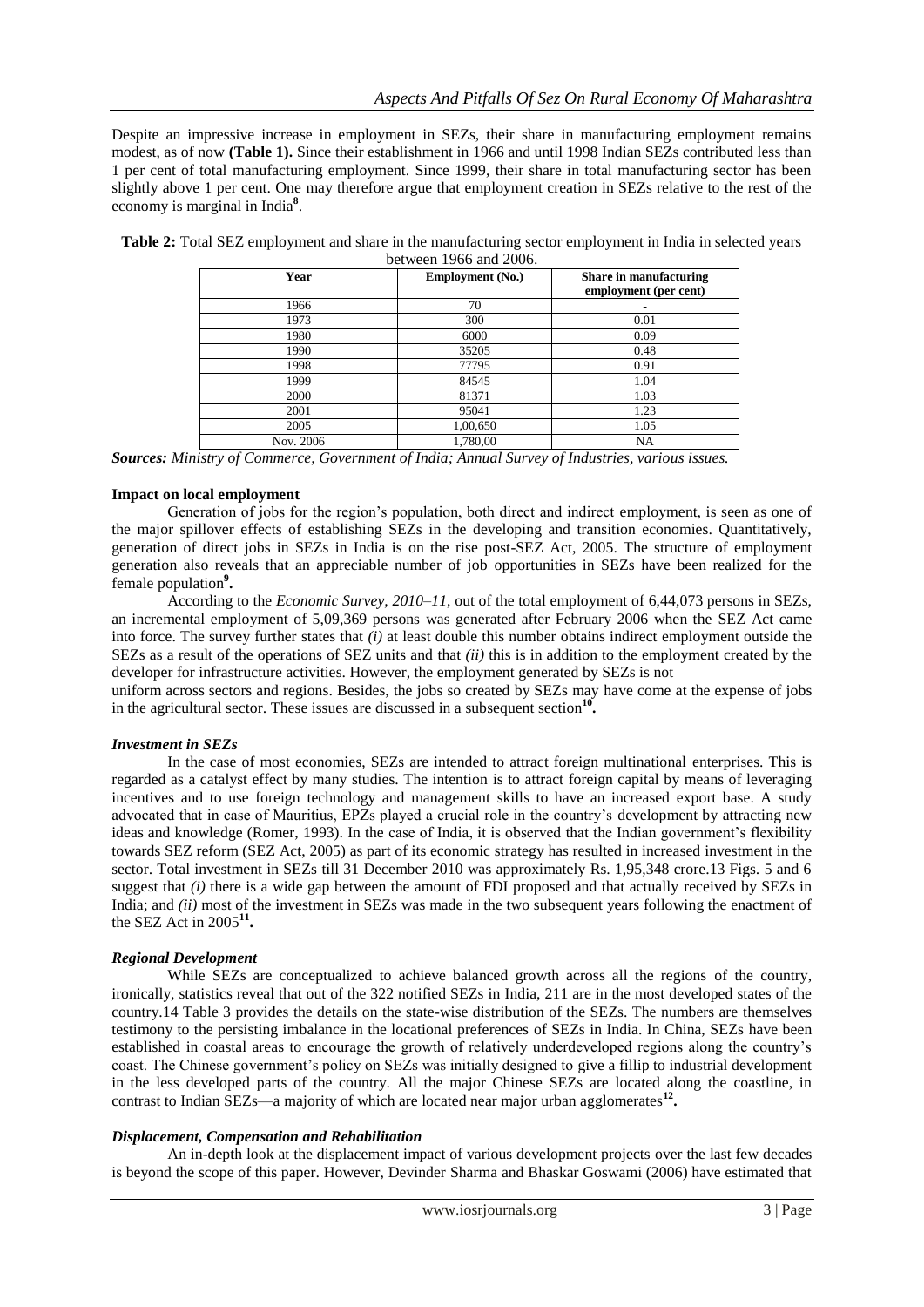close to 1.14 lakh farming households (each household on an average comprising five members) and an additional 82,000 farm worker families who are dependent upon these farms for their livelihoods, will be displaced by notified SEZs in India. The total loss of income to the farming and the farm worker families, then, is an astounding Rs. 212 crore a year. These were the estimates in 2006 after approvals were granted to the initial SEZs**<sup>13</sup> .**

# *Land Acquisition and Corruption*

There are concerns that SEZs have sometimes amounted to little more than disguised real estate ventures, and that vested economic and political interests have been favouring a few companies for land allocation, irrespective of the intended use. It has been suggests that the share of the top 13 SEZs in the country is a whopping 42 per cent of the total land allocated to SEZs**<sup>14</sup> .**

**Direct Tax Code (DTC) Impact:** The issue is related to deadlines for profitlinked deductions: As per the DTC, SEZ developers will be allowed profit-linked deductions for all SEZs notified on or before 31 March 2012. Units in SEZs that will commence commercial operations by 31 March 2014 too will be allowed profit-linked exemptions. Developers and units notified after these dates will only have investment-linked exemptions and not profit-linked exemptions. There is concern about these dates among developers and units particularly in the big SEZs with long gestation time**<sup>15</sup> .**

**Goods and Services Tax (GST):** As per the GST model being considered, GST will be on imports with necessary constitutional amendments. Though full and complete set-off would be available on the GST paid on import of goods and services, after the introduction of the GST, tax exemptions, remissions, etc. Related to industrial incentives should be converted, if at all needed, into cash refund schemes after collection of tax, so that the GST scheme on the basis of a continuous chain of set-offs is not disturbed. Regarding Special Industrial Area Schemes, such exemptions, remissions would continue up to legitimate expiry time both for the Centre and the States. However, any new exemption, remission, or continuation of an earlier one would not be allowed. In such cases, the Central and State Government could provide reimbursement after collecting the GST<sup>16</sup>.

**Issue of power generation and distribution:** Another area of concerns is the generation and distribution of power by the SEZ developers/units. While one opinion is that it should be left to the entrepreneur to decide whether he would like to provide power as an infrastructure, as defined in the SEZ Act, or set up a unit to sell power as a good, another view is that power cannot be an infrastructure and can be only a good to be generated and distributed by the unit. It may be worth considering appropriate policy to encourage power generation and distribution**<sup>17</sup> .**

**Coordination issues:** The Directors, STPI, have been declared Development Commissioners (DCs) for the IT SEZs under their respective jurisdiction. An STPI is under administrative control of the Department of Information Technology. Other multi-product and sector-specific SEZs are under the charge of DCs appointed by the Department of Commerce. However a number of issues, for example processing of notification of IT SEZs, coordination with state governments etc., relating to IT SEZs are also looked after by the DCs appointed by the Department of Commerce. This leads to a situation of dual control adversely impacting effective coordination and needs to be resolved**<sup>18</sup> .**

**Disinvestment:** The new SEZs have come up mainly in the private sector with no funding from the government. Now the time has possibly come to see whether some of the established SEZs which are state owned could also be privatized. Disinvestment in these SEZs could not only add to the kitty of the government and release more money for social-sector development but could also make these SEZs more efficient<sup>19</sup>.

| TAMIC OF MIAIN THUAACCOLLO WINI LAMA MIDDINGIICH OF O FCL TIOUU MA |                                                   |      |              |  |  |
|--------------------------------------------------------------------|---------------------------------------------------|------|--------------|--|--|
| S.No.                                                              | SEZ                                               | Ha   | <b>State</b> |  |  |
|                                                                    | Maharashtra Industrial Development<br>Corporation | .008 | Maharashtra  |  |  |
|                                                                    | India Bulls Industrial Infrastructure Ltd.        | .006 | Maharashtra  |  |  |
|                                                                    | Khed Economic Infrastructure Pvt. Ltd.            | .000 | Maharashtra  |  |  |

**Table 3: Multi-Product SEZs with Land Allotment of Over 1,000 ha**

## *SEZs and Fiscal Costs*

The Central Board of Excise and Customs (CBEC) recommended an overhaul of the Special Economic Zones (SEZ) Act, 2005, as it had detected gross violations of the duty and tax concessions, causing it to suffer a revenue loss of Rs. 175,000 crore till January 2010.27 It is widely known that the central government could stand to lose significant tax revenue because of the special concessions given to firms that will operate in the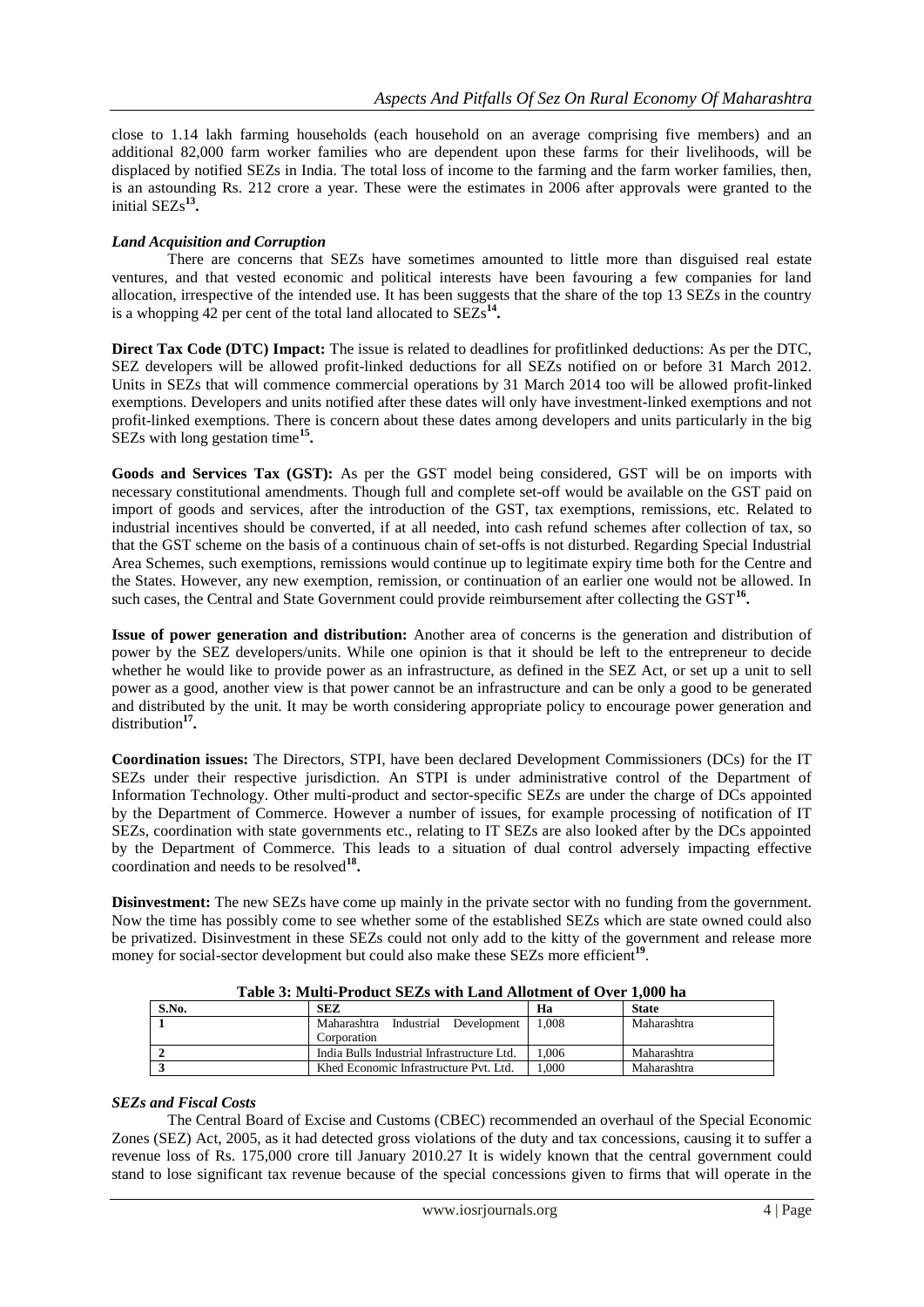SEZs. Though there are counter-arguments, like the benefits of the new economic activity generated by the zones will more than compensate the government for the revenue lost from tax breaks, it is now increasingly becoming evident that the argument is waning**<sup>20</sup> .**

#### *SEZs and Employment Generation*

The Committee on State Agrarian Relations and Unfinished Task in Land Reforms in its 2009 Report noted: In comparison to the claims of a 'new avenue of employment generation' of the Minister of Commerce, the information available about proposed direct employment is available for 110 SEZs, projecting a total of 2.14 million employees. Of this, 61 per cent is in IT/ITES and another 15 per cent is in existing strengths with a further 21 per cent in multi-product SEZ, amounting to 97 per cent. It is interesting to note that the 1.25 million direct employment proposed to be created by the IT/ITES SEZs alone exceeds the current employment in that sector. Further, 85 per cent of this proposed employment is in the five states, with 40 per cent in Andhra Pradesh alone, of which two-thirds is from IT/ITES SEZs**<sup>21</sup> .**

#### *Legal Violations in Labour laws*

In a developing country like India, labour has poor bargaining power. Most processing firms in (and outside) SEZs tend to employ women and, to a lesser extent, men with low education from poor families and marginalized groups, and on a temporary basis, without appointment letters, under conditions of insecure employment. Exporters prefer labour that is easier to control and cheap in order to keep the costs low.

#### **IV. Summary And Conclusion**

India was the first country in Asia to set up an EPZ and has keenly pursued the policy of establishing EPZs/SEZs to further its economic policy objectives. The present study shows that the policy has yielded only modest results in terms of exports, employment and investments. The social costs of human displacement and the economic costs of land acquisition have been observed to far outweigh the benefits that have accrued from the pol icy. Indeed, an Expert Group Report released by the Planning Commission28 appears to call into question the benefits of SEZs: Land acquisition for Special Economic Zones (SEZ) has given rise to widespread protest in various parts of the country. Large tracts of land are being acquired across the country for this purpose.

The central point this paper seeks to make is that the SEZ policy should be reviewed and re-visited keeping in view the following factors: *(i)* land under use for livelihoods should not be acquired for the purpose of establishing SEZs, and that the question of livelihoods of communities facing displacement be looked at holistically and not in a narrow cash/one job-for-land framework; *(ii)* state governments should neither acquire land for establishing SEZs, nor should they use the Land Acquisition Act for this purpose; *(iii)* there has to be a thorough review of the existing tax and other incentives being offered to the units in SEZs and to the promoters of SEZs;  $(iv)$  the real estate and corruption dimensions of SEZs require to be urgently addressed; and  $(v)$  there ought be re-thinking on the location of SEZs in the context of prevailing regional imbalances and sector bias.

#### **V. Conclusion**

The central point this paper seeks to make is that the SEZ policy should be reviewed and re-visited keeping in view the following factors: *(i)* land under use for livelihoods should not be acquired for the purpose of establishing SEZs, and that the question of livelihoods of communities facing displacement be looked at holistically and not in a narrow cash/one job-for-land framework; *(ii)* state governments should neither acquire land for establishing SEZs, nor should they use the Land Acquisition Act for this purpose; *(iii)* there has to be a thorough review of the existing tax and other incentives being offered to the units in SEZs and to the promoters of SEZs;  $(iv)$  the real estate and corruption dimensions of SEZs require to be urgently addressed; and  $(v)$  there ought be re-thinking on the location of SEZs in the context of prevailing regional imbalances and sector bias.

#### **References**

- [1]. Ministry of Finance, Govt. of India. 2011. Economic Survey, 2010–11. New Delhi: Ministry of Finance, Govt. of India.
- [2]. Bethany Anne Zimmerman, Sustainable Operation of Special Economic Zones in India: A Comparative Study of Maharashtra and Goa, Blacksburg, Virginia, October 4, 2013.
- [3]. Sourav Mukherjee, Special Economic Zone (SEZ)- Problems, Promises and Prospects, 2014. 1-23.
- [4]. Aradhna Aggarwal, Impact of Special Economic Zones on Employment, Poverty and Human Development, Indian council for research on international economic relations, Paper No. 194, 2007, 1-44.
- [5]. Kusago, T., and Z. Tzannatos . ‗Export Processing Zones: A Review in Need of Update', World Bank Discussion Paper No. 9802, World Bank, Washington, DC, January 1998.
- [6]. Gereffi G., G. Johnson, and E. Sasser. ‗The NGO Industrial Complex', *Foreign Policy*, 2001, 56, 56–65.
- [7]. Asher, Manshi, and Yamini Atmavilas. 2010. "Special Economic Zones: The New 'Land' Mines." In Hari Mohan Mathur, ed., *Resettling Displaced People: Policy and Practice in India,* 317–35. Routledge: New Delhi.
- [8]. Bhattacharya, Malini. 2007. "Nandigram and the Question of Development." *Economic and Political Weekly*, 26 May–1 June, 1895– 99.